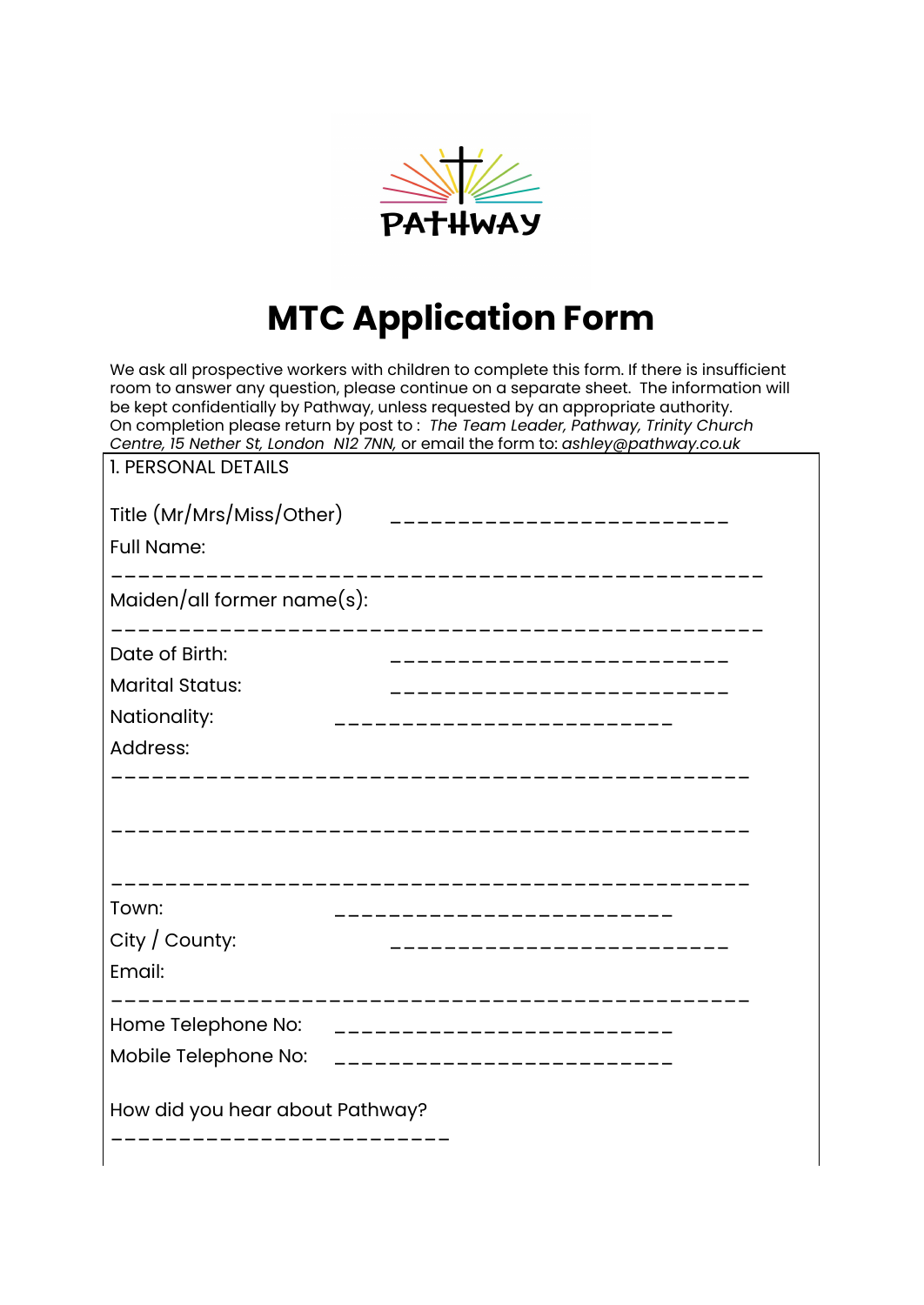| How long have you lived at the above address?<br>_________Mths_________Yrs                                                                                                                     |                                     |  |
|------------------------------------------------------------------------------------------------------------------------------------------------------------------------------------------------|-------------------------------------|--|
| If less than three years, please give previous address(es) with dates:<br><b>Previous Address 1:</b><br>rom:<br>----/----/----<br>ddress:<br>From:<br>Address: ______________________ Address: | <b>Previous Address 2:</b><br>From: |  |
|                                                                                                                                                                                                |                                     |  |
| Town: ________________________ Town:                                                                                                                                                           |                                     |  |
| City/County: _____________________ City/County:                                                                                                                                                |                                     |  |
| ------------                                                                                                                                                                                   |                                     |  |
| 2. CHRISTIAN LIFE & EXPERIENCE<br>Please tell us how and when you became a Christian.                                                                                                          |                                     |  |
|                                                                                                                                                                                                |                                     |  |
|                                                                                                                                                                                                |                                     |  |
|                                                                                                                                                                                                |                                     |  |
| Please tell us what you understand the term 'born again' to mean.                                                                                                                              |                                     |  |
|                                                                                                                                                                                                |                                     |  |
|                                                                                                                                                                                                |                                     |  |
| Please tell us why the Bible is important when working with children.                                                                                                                          |                                     |  |
|                                                                                                                                                                                                |                                     |  |
| Which Church do you regularly attend?<br>Name & Address:                                                                                                                                       |                                     |  |
| Minister/Pastor:                                                                                                                                                                               |                                     |  |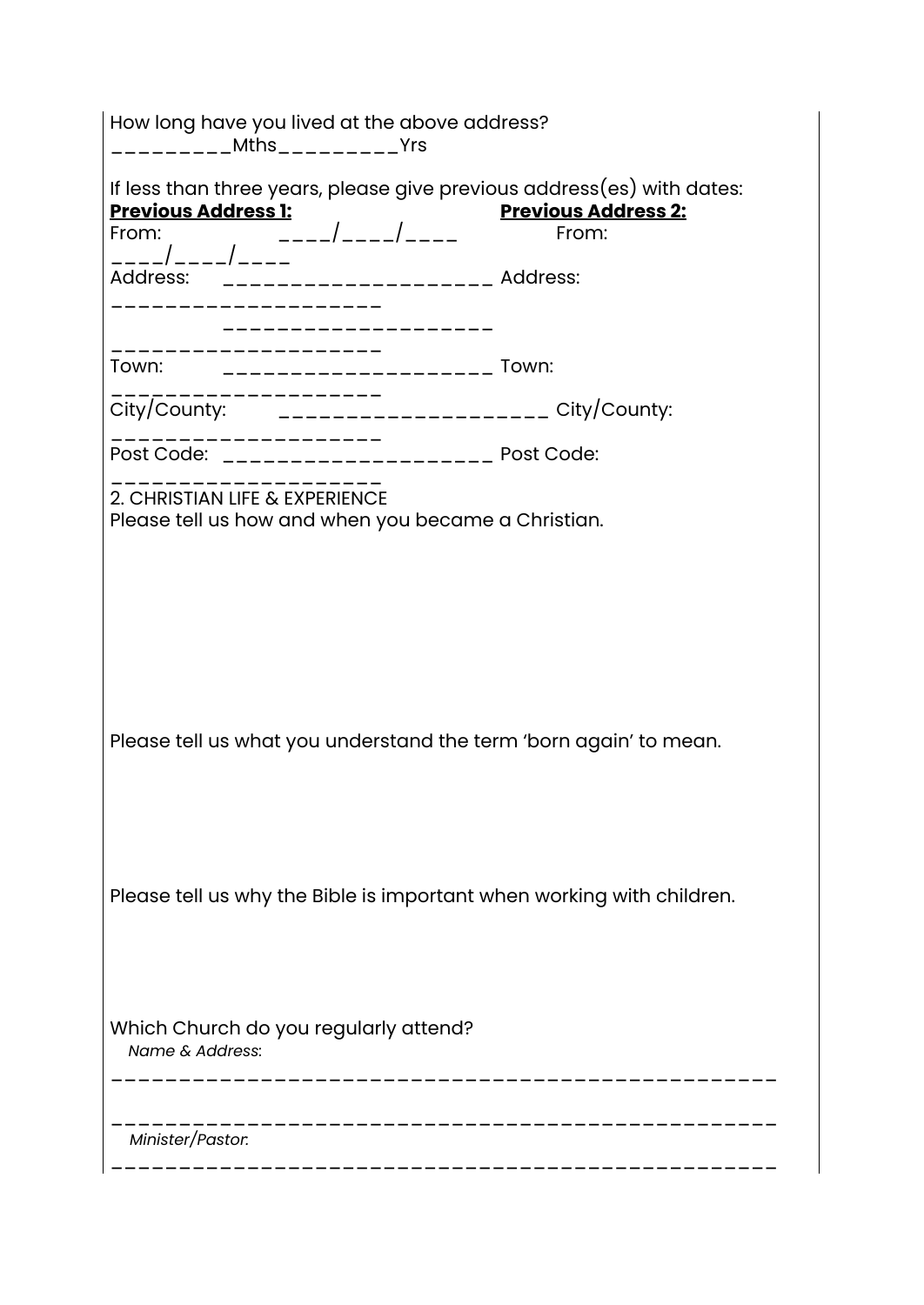| 3. WORKING WITH CHILDREN                                                                                                                                                                    |
|---------------------------------------------------------------------------------------------------------------------------------------------------------------------------------------------|
| Please give details of previous experience of looking after or working with<br>children and/or young people.                                                                                |
| 3. WORKING WITH CHILDREN (cont.)                                                                                                                                                            |
| Please tell us about any qualifications, training, skills or interests you may<br>have which you think may be relevant or useful with possible schools work<br>with Pathway.                |
| Are you prepared to undertake training? $\Box$ YES $\Box$ NO<br>(Please tick)                                                                                                               |
|                                                                                                                                                                                             |
| Have you ever had an offer to work with children or young people declined?<br>$\Box$ NO (Please tick). If yes, please give details.<br>$\sqcup$ YES                                         |
| Do you suffer or have you suffered from any illness which may directly<br>affect your work with children?<br>$\Box$ NO (Please tick). If yes, please give details.<br>$\mathsf{\Delta}$ YES |
|                                                                                                                                                                                             |
| <b>REFERENCES</b><br>Referee 1 (Vicar / Pastor / Church Leader)<br>Name & Address:                                                                                                          |

--------------------------------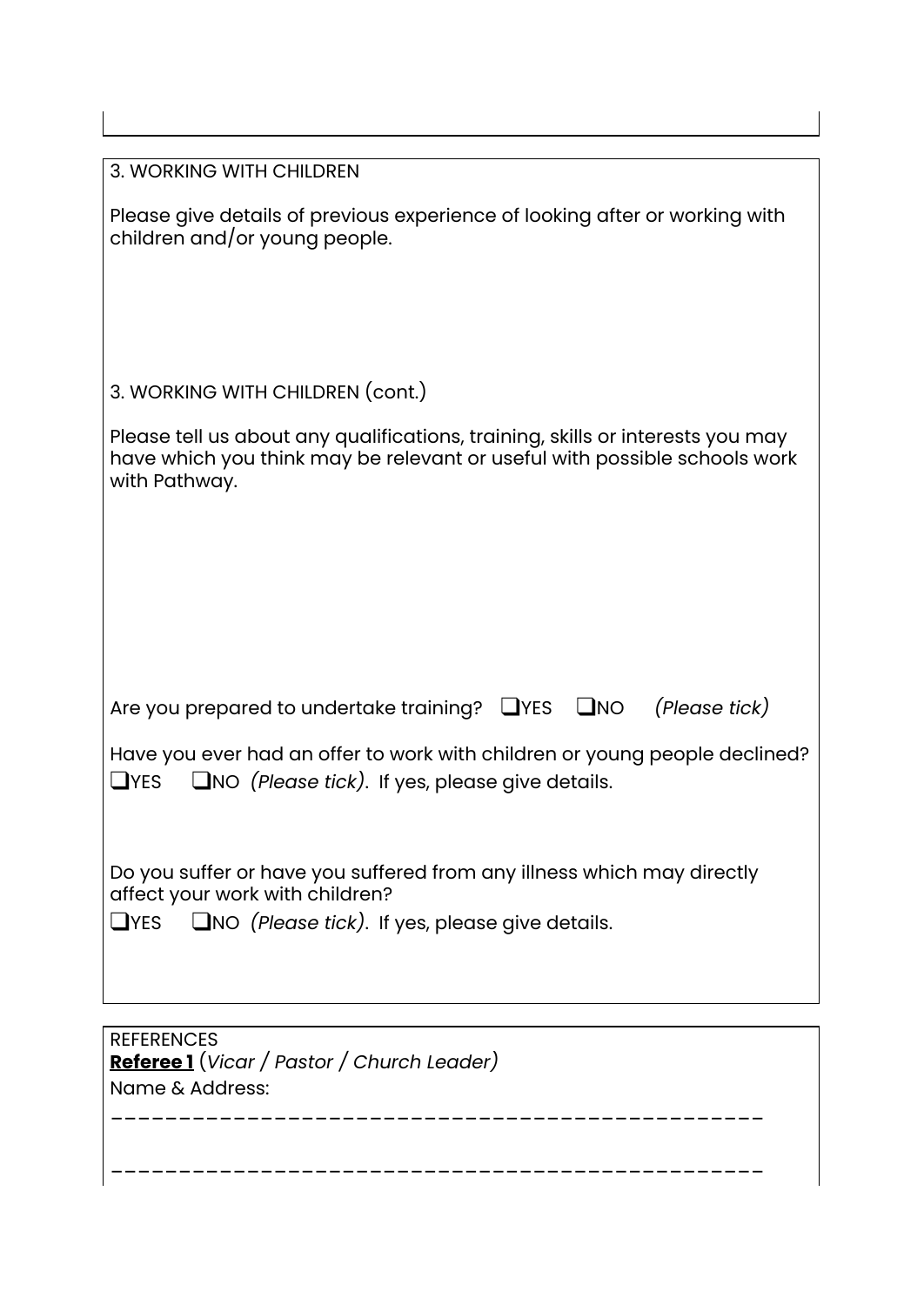| Tel No:          | $(Day)$ _____________________                      |
|------------------|----------------------------------------------------|
| Name & Address:  | <b>Referee 2</b> (Friend or Work Colleague)        |
|                  |                                                    |
| Tel No:<br>(Eve) | (Day)____________________<br>_____________________ |

## DECLARATION

*You will understand the great responsibility involved in working with children and young people, especially the need to ensure their safety. We therefore ask you to sign the following declaration.*

A) Have you ever been charged with or convicted of a criminal offence, or are you at present the subject of criminal charges? (NB The disclosure of an offence may not prohibit your appointment).

❑YES ❑NO *If YES, please give details (including the nature of the charge(s) and dates and, where applicable, the outcome of any investigation/Court Proceedings):*

……………………………….………………………………………………………………….

 $\mathbf{I}$ 

B) Have you ever been involved in Court proceedings concerning a child for whom you have parental responsibility?

❑YES ❑NO *If YES please give details and dates:*

…………………………………………………………..………………………………………

C) Has there ever been any cause for concern regarding your conduct with children?

❑YES ❑NO *If YES please give details and dates:*